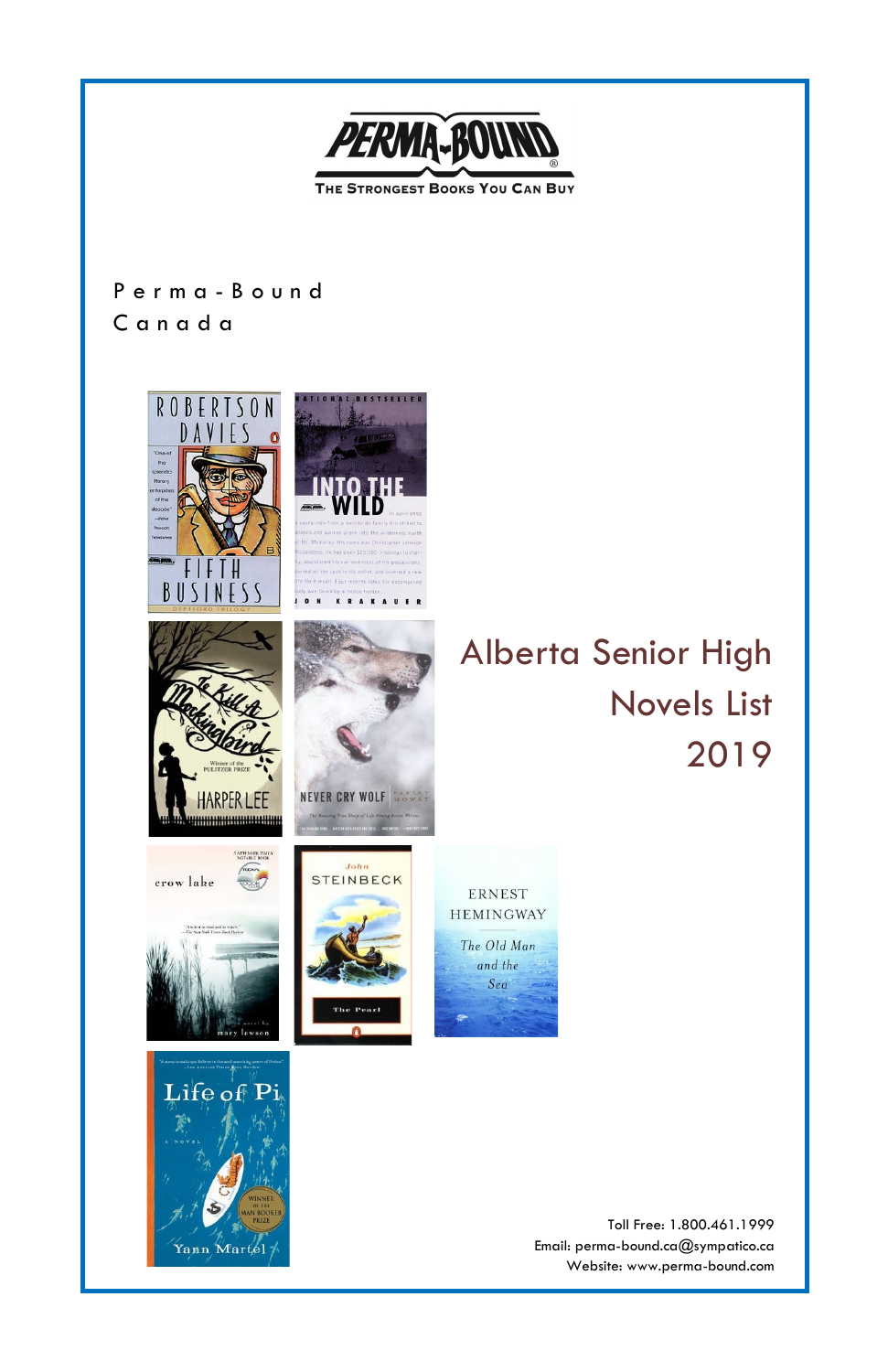#### May 2019

Thank-you for your past orders to Perma-Bound Canada. I have enclosed the Alberta Provincial Senior High novel list matched to our books .

You are aware of the strength and durability of our product and the long term advantage of stocking Perma-Bound novels in your book room.

Titles in our Perma-Bound binding are pre-discounted by 30%. We are pleased to offer you an additional 5% discount on stocked titles in our Perma-Bound binding.

Order before July 31 to take advantage of this offer.

Sale Titles are marked. Please note that these titles are in the Perma-Bound binding and quantities are very limited. Order now as they sell out quickly.

To order call Customer Service at 1.800.461.1999. Or email us at perma-bound.ca@sympatico.ca

# WE HAVE MORE TO OFFER

In addition to offering books in our patented prebound binding, Perma-Bound Canada now lists titles in publisher hardcover, in paperback binding, and in a digital format on our website at www.perma-bound.com. *Paperback pricing is for quantities over 6 copies. Under 6 copies will be more. Please consult the web.*

As well as novels we offer a full line of poetry and plays including Shakespeare titles in the most popular editions including Folgers, Penguin, Cambridge, Bantam, Yale and Oxford.

This change enables us to be a single source supplier of curriculum resources in multiple formats.

## SPECIAL ORDERS

We have access to the total book universe. If you require a title and it is not in our collection, please call Customer Service at 1.800.461.1999 with the title, author, ISBN, and the binding you require. We will obtain the current status of the title with the publisher and, if it is available, quote you a price that will be valid for 60 days.

## OUR GUARANTEE

Each book in our Perma-Bound binding is guaranteed. If you are not satisfied return it to us and we will replace it. No hassles. No questions.

# FREE SHIPPING

All orders are shipped to your school free of charge.

\*All Prices Subject to Change\*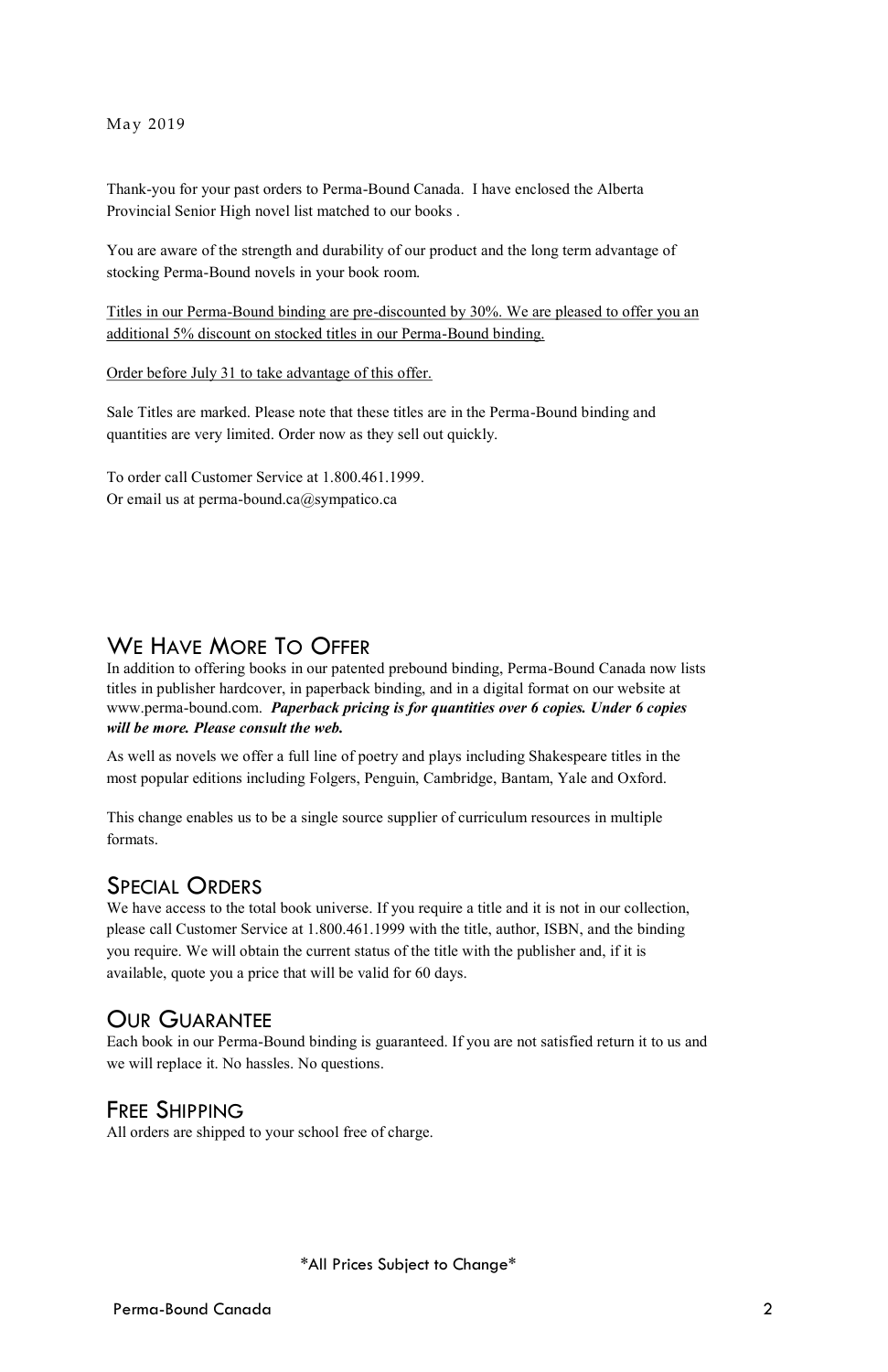## **T o p S e l l i n g T i t l e s i n A l b e r t a**

Perma-Bound Canada has data of novel sales over the last five decades. Title popularity for classroom study is constantly changing and evolving, but classics remain on all lists.

Here are the top titles, in the Perma-Bound binding, purchased during the last two years by Alberta high schools.

| 108970 | <b>BRAVE NEW WORLD</b>       | \$25.40 |
|--------|------------------------------|---------|
|        | <b>Aldous Huxley</b>         |         |
| 47451  | CATCH-22                     | \$27.42 |
|        | Joseph Heller                |         |
| 64701  | <b>CRIME AND PUNISHMENT</b>  | \$16.46 |
|        | Fyodor Dostoevsky            |         |
| 21331  | <b>ETHAN FROME</b>           | \$15.42 |
|        | <b>Edith Wharton</b>         |         |
|        | 109537 FRANKENSTEIN/DRACULA  | \$17.40 |
|        | Mary Shelley, B. Stoker      |         |
|        | 176482 LIFE OF PI            | \$23.83 |
|        | Yann Martel                  |         |
| 195601 | <b>THE METAMORPHOSIS</b>     | \$14.28 |
|        | Franz Kafka                  |         |
| 21108  | <b>SIDDHARTHA</b>            | \$15.45 |
|        | <b>Hermann Hesse</b>         |         |
| 297280 | <b>THINGS FALL APART</b>     | \$23.27 |
|        | Chinua Achebe                |         |
| 303201 | <b>TO KILL A MOCKINGBIRD</b> | \$16.96 |
|        | Harper Lee                   |         |
| 215625 | 1984                         | \$18.11 |
|        | George Orwell                |         |
| 182091 | <b>MARROW THIEVES</b>        | \$24.36 |
|        | <b>Cherie Dimaline</b>       |         |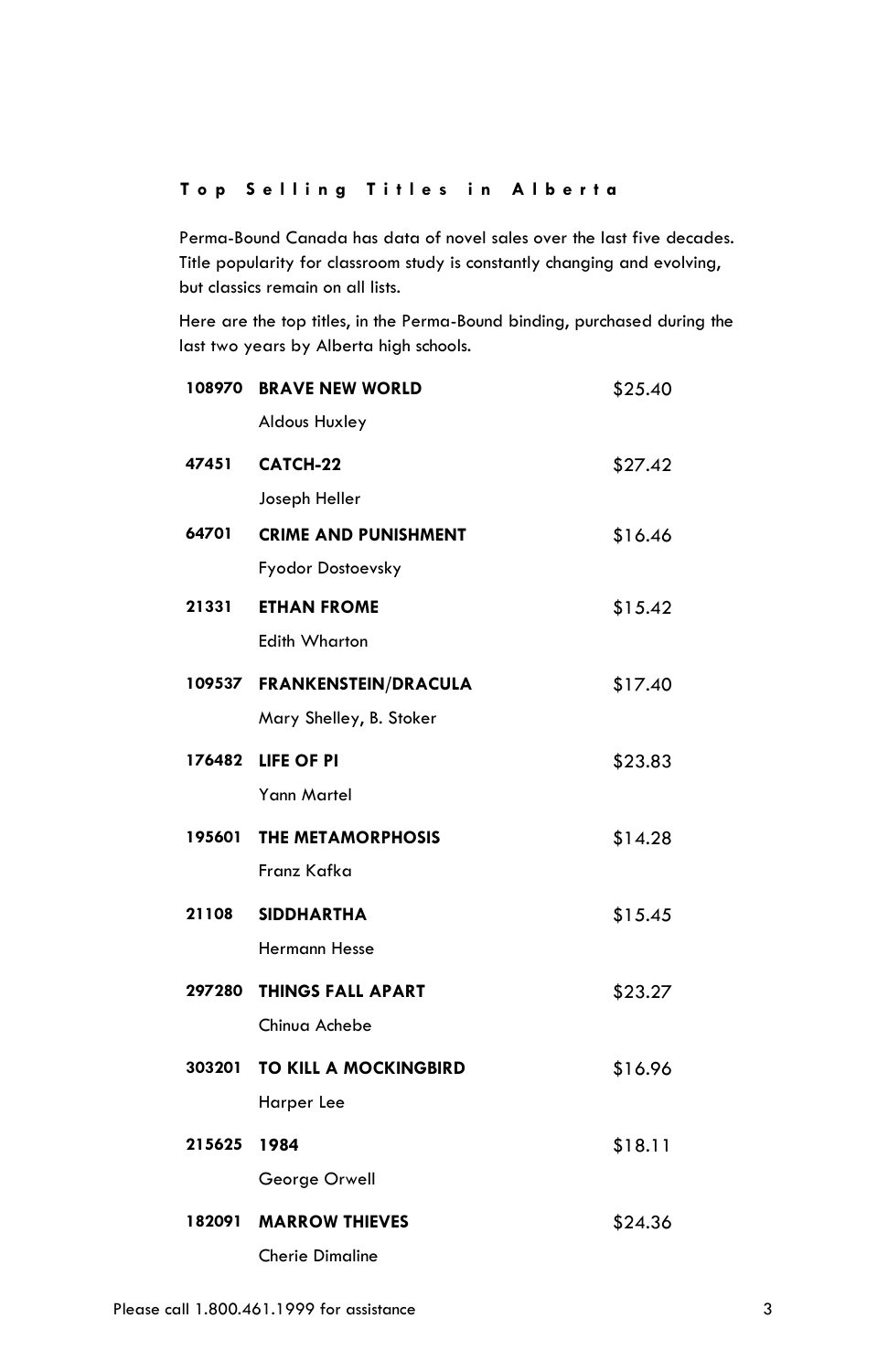## **T i t l e s f o r L e v e l 1 0 - 1**

All titles are in the guaranteed Perma-Bound binding except where indicated.

Titles followed by an asterisk are paperbacks. These titles can be converted to a Perma-Bound binding through a Special Order. Call for pricing.

| 22921  | <b>ADVENTURES OF HUCKLEBERRY FINN</b> | \$14.27 |
|--------|---------------------------------------|---------|
|        | Mark Twain                            |         |
| 119736 | THE ALCHEMIST                         | \$26.40 |
|        | Paulo Coelho                          |         |
| 14901  | <b>ANIMAL FARM</b>                    | \$18.11 |
|        | George Orwell                         |         |
| 86225  | THE EDUCATION OF LITTLE TREE          | \$26.38 |
|        | <b>Forrest Carter</b>                 |         |
| 117614 | <b>GIRL WITH A PEARL EARRING</b>      | \$25.42 |
|        | <b>Tracy Chevalier</b>                |         |
| 215301 | A NIGHT TO REMEMBER                   | \$25.43 |
|        | Walter Lord                           |         |
|        | 219239 OCTOBER SKY                    | \$17.44 |
|        | Homer Hickam                          |         |
|        | 221426 OLIVER TWIST                   | \$15.44 |
|        | <b>Charles Dickens</b>                |         |
| 249701 | <b>REBECCA</b>                        | \$17.45 |
|        | Daphne du Maurier                     |         |
| 271049 | <b>SILAS MARNER</b>                   | \$14.44 |
|        | George Eliot                          |         |
| 277101 | SOMETHING WICKED THIS WAY COMES       | \$17.44 |
|        | Ray Bradbury                          |         |
| 303201 | <b>TO KILL A MOCKINGBIRD</b>          | \$16.96 |
|        | Harper Lee                            |         |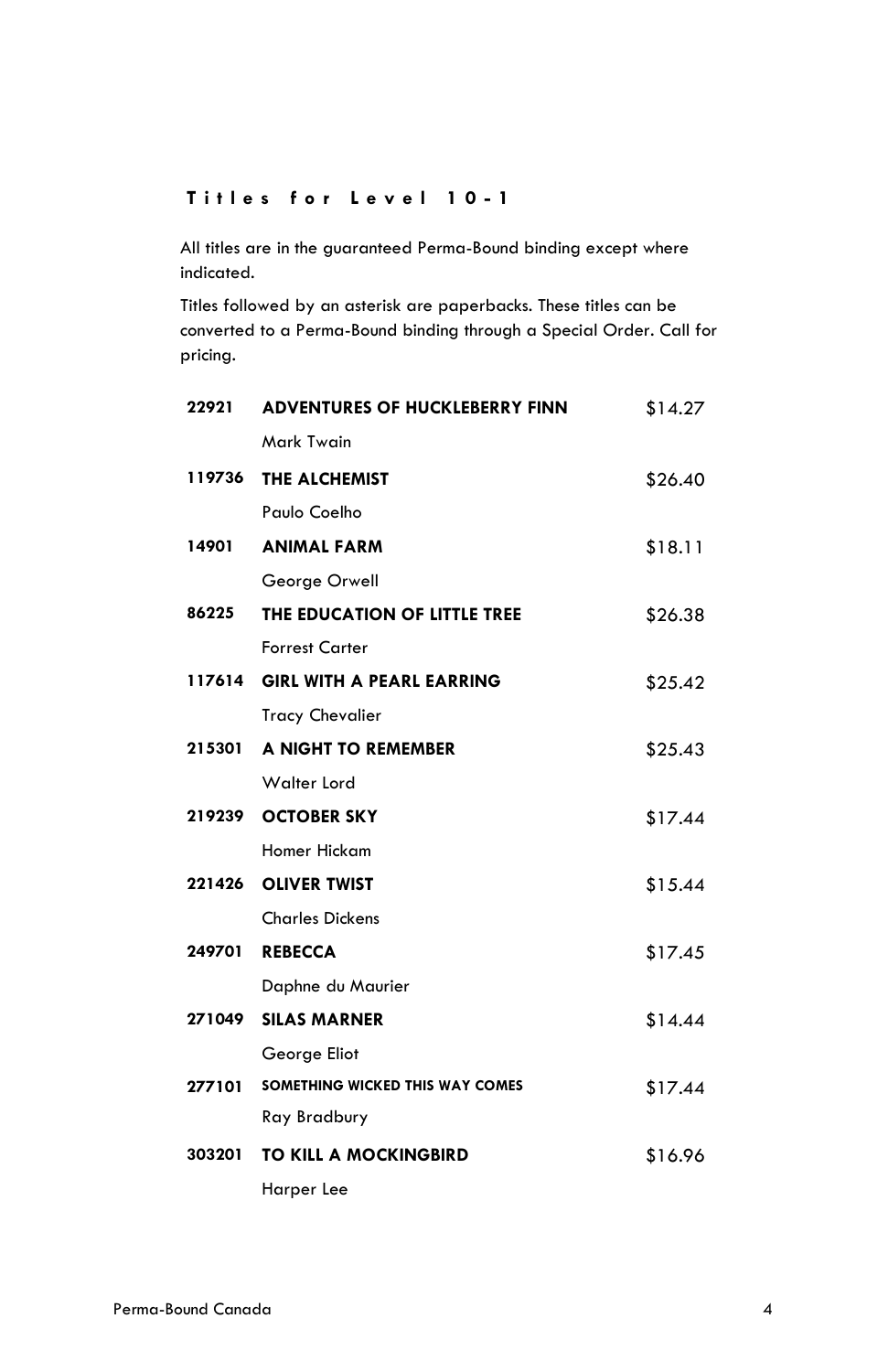#### **L e v e l 1 0 - 1 S p e c i a l O r d e r s**

The following titles are not presently in our collection or they are out-ofprint or out-of-stock indefinitely at the publishers.

Please call and we will try to obtain the title for you in paperback or, if you require 10 or more copies, we can give you a price to place the title in our Perma-Bound binding. Paperbacks are indicated with an asterisk.

|           | THE BOOK OF SMALL                   | Special |
|-----------|-------------------------------------|---------|
|           | <b>Emily Carr</b>                   | Order   |
| 5628868   | THE CHRYSALIDS                      | \$26.03 |
|           | John Wyndham                        |         |
| 600371957 | <b>DRAGONSBANE (EBOOK)</b>          | \$20.79 |
|           | <b>Barbara Hambly</b>               |         |
| 600142127 | <b>FATELESS (EBOOK)</b>             | \$71.50 |
|           | Imre Kertesz                        |         |
| 6105029   | <b>MY FAMILY AND OTHER ANIMALS*</b> | \$15.60 |
|           | Gerald Durrell (paperback)          |         |
|           | <b>RANDOM PASSAGE</b>               | Special |
|           | <b>Bernice Morgan</b>               | Order   |
| 6570873   | <b>RICK HANSEN: MAN IN MOTION*</b>  | \$7.22  |
|           | Rick Hansen (paperback)             |         |
|           | <b>THINKING LIKE A MOUNTAIN</b>     | Special |
|           | <b>Robert Bateman</b>               | Order   |
|           | <b>TOUCH THE DRAGON</b>             | Special |
|           | Karen Connelly                      | Order   |
|           | <b>WAITING FOR THE RAIN</b>         | Special |
|           | Sheila Gordon                       | Order   |
|           | WHO HAS SEEN THE WIND               | Special |
|           | W.O. Mitchell                       | Order   |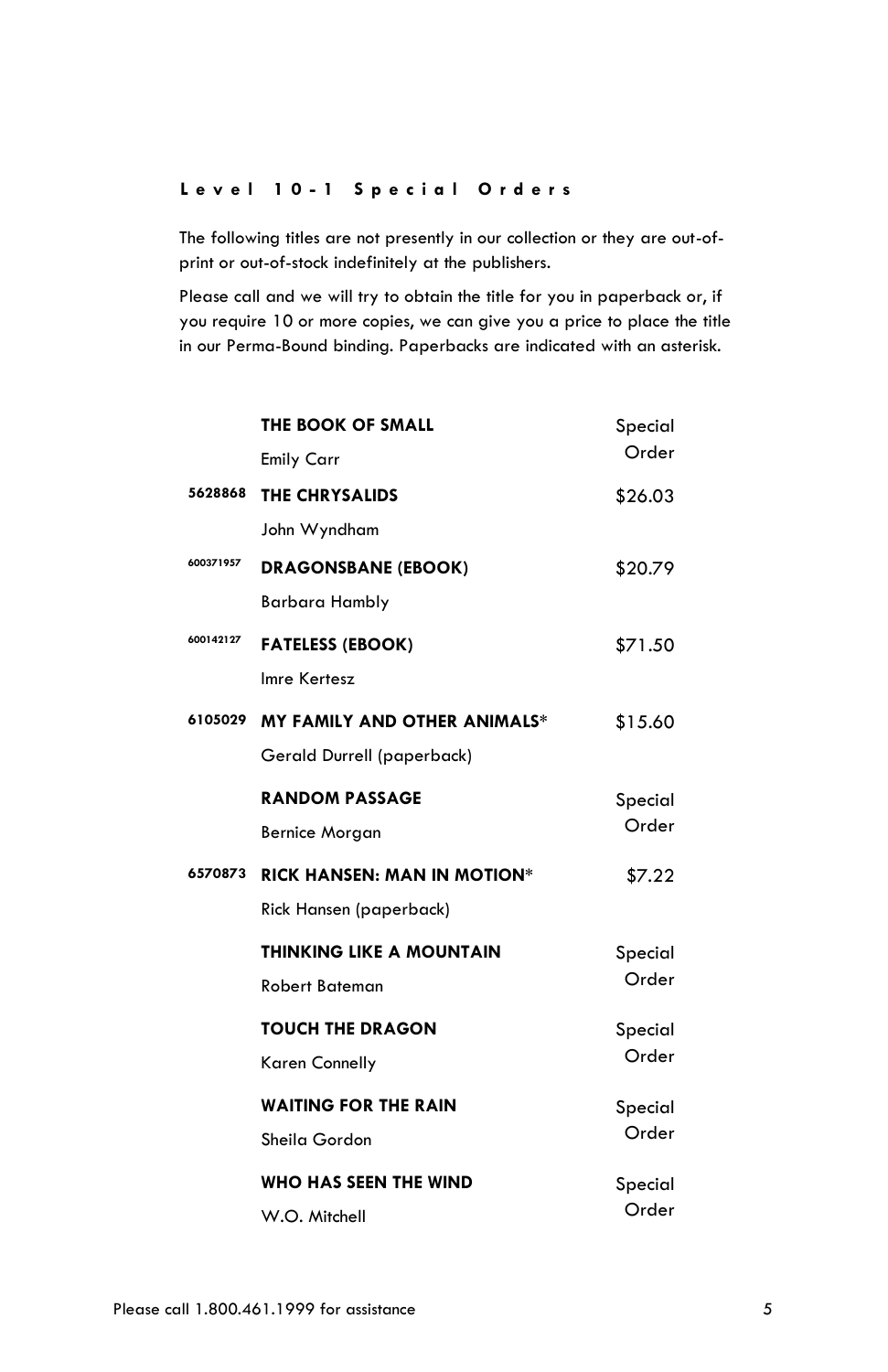## **T i t l e s f o r L e v e l 1 0 - 2**

All titles are in the guaranteed Perma-Bound binding except where indicated.

| 20751               | <b>AUTOBIOGRAPHY OF MISS JANE PITTMAN</b> | \$16.46 |
|---------------------|-------------------------------------------|---------|
|                     | <b>Ernest J. Gaines</b>                   |         |
| 34500<br>Sale Title | THE BLUE SWORD                            | \$12.45 |
|                     | Robin McKinley                            |         |
| 117831              | <b>THE CAGE</b>                           | \$20.42 |
|                     | Ruth Minsky Sender                        |         |
| 51958               | <b>CHILDREN OF THE RIVER</b>              | \$16.46 |
|                     | Linda Crew                                |         |
| 70880               | <b>DEATHWATCH</b>                         | \$17.45 |
|                     | Robb White                                |         |
|                     | <b>131640 HATCHET</b>                     | \$16.96 |
|                     | <b>Gary Paulsen</b>                       |         |
| 184778              | <b>LYDDIE</b>                             | \$16.29 |
|                     | <b>Katherine Paterson</b>                 |         |
|                     | 212004 NEVER CRY WOLF                     | \$22.46 |
|                     | <b>Farley Mowat</b>                       |         |
| 231201              | <b>THE PEARL</b>                          | \$23.08 |
|                     | John Steinbeck                            |         |
|                     | THE ROAD TO CHLIFA                        | Special |
|                     | Michele Marineau                          | Order   |
| 280185              | <b>SPEAK</b>                              | \$21.29 |
|                     | Laurie Halse Anderson                     |         |
| 4722241             | <b>WAR OF EAGLES*</b> (paperback)         | \$7.76  |
|                     | <b>Eric Walters</b>                       |         |
|                     | 341415 Z FOR ZACHARIAH                    | \$20.44 |
|                     | Robert C. O'Brien                         |         |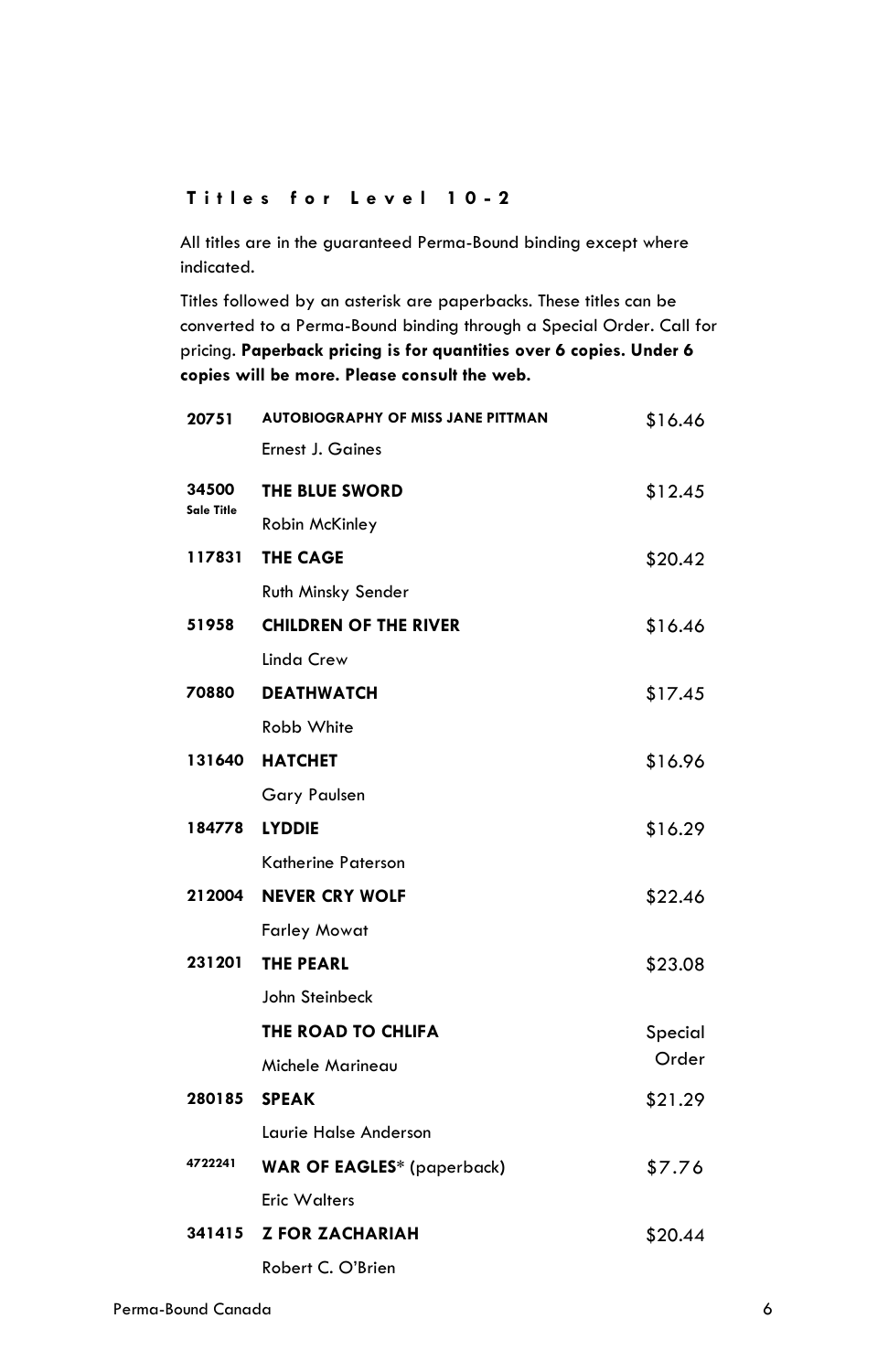#### **L e v e l 1 0 - 2 S p e c i a l O r d e r s**

The following titles are not presently in our collection or they are out-ofprint or out-of-stock indefinitely at the publishers.

Please call and we will try to obtain the title for you in paperback or, if you require 10 or more copies, we can give you a price to place the title in our Perma-Bound binding. **Paperback pricing is for quantities over 6 copies. Under 6 copies will be more. Please consult the web.**

|           | A CHILD IN PRISON CAMP              | Special |
|-----------|-------------------------------------|---------|
|           | Shizuye Takashima                   | Order   |
| 122834    | <b>CRABBE</b>                       | \$22.38 |
|           | William Bell                        |         |
|           | <b>DARE</b>                         | Special |
|           | Marilyn Halvorson                   | Order   |
| 4642104   | <b>DOVE</b> (Paperback)             | \$14.61 |
|           | <b>Robin Lee Graham</b>             |         |
|           | <b>FISH HOUSE SECRETS</b>           | Special |
|           | Kathy Stinson                       | Order   |
| 6072304   | <b>GREAT ESCAPE*</b>                | \$17.62 |
|           | Paul Brickhill (paperback)          |         |
|           | <b>HUNTER IN THE DARK</b>           | Special |
|           | <b>Monica Hughes</b>                | Order   |
| 600415508 | IN THE LAND OF WHITE DEATH (EBOOK)  | \$71.50 |
|           | <b>Valerian Albonov</b>             |         |
|           | ON THE LINES                        | Special |
|           | Ron Finn                            | Order   |
| 600312368 | <b>TERRY FOX: HIS STORY (EBOOK)</b> | \$71.50 |
|           | Leslie Scrivener                    |         |
|           | <b>WHITEOUT</b>                     | Special |
|           | <b>James Houston</b>                | Order   |
|           | <b>WHY SHOOT THE TEACHER?</b>       | Special |
|           | Max Braithwaite                     | Order   |
|           | <b>YULETIDE BLUES</b>               | Special |
|           | R. P. MacIntyre                     | Order   |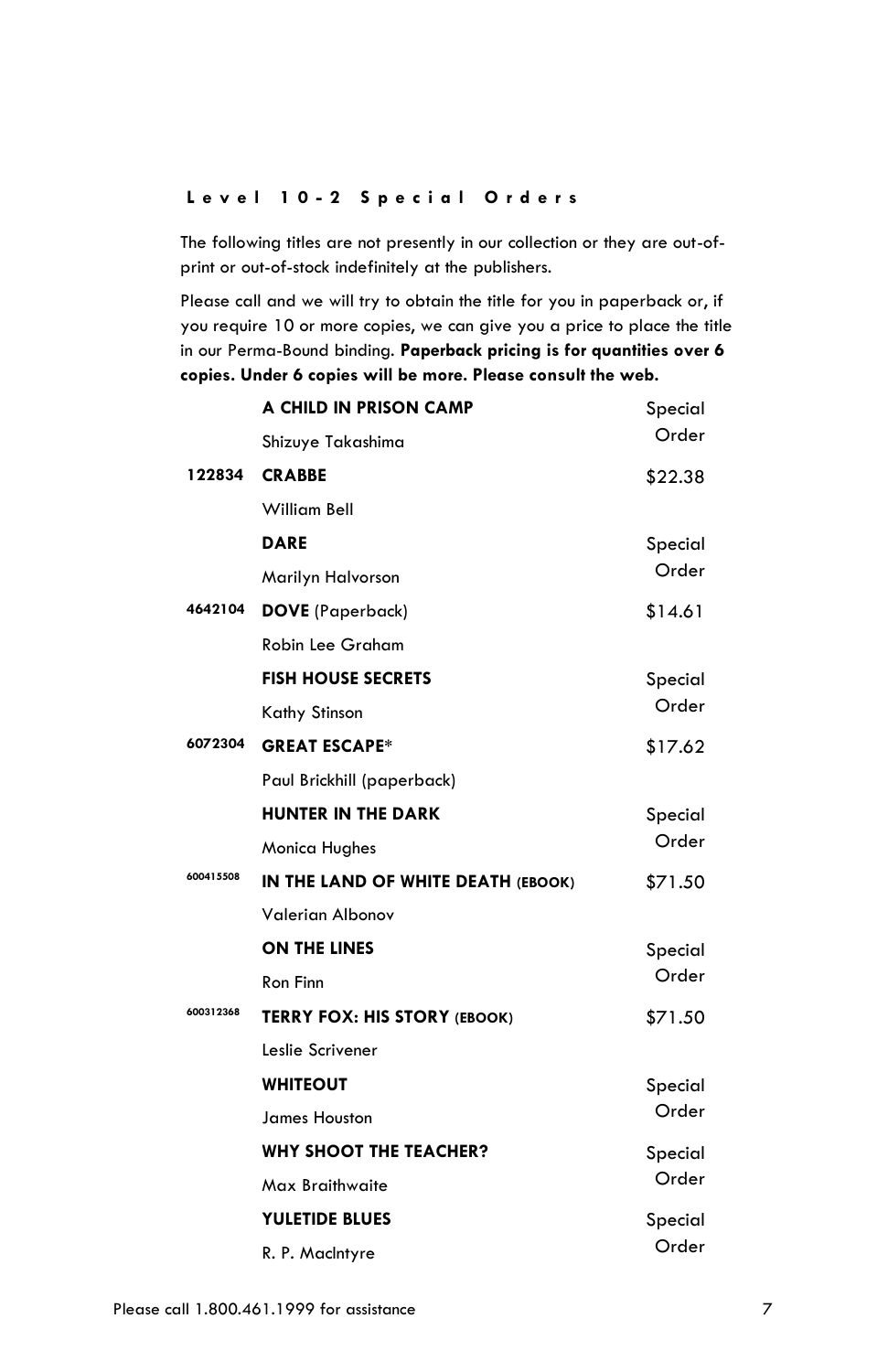#### **T i t l e s f o r L e v e l 2 0 - 1**

All titles are in the guaranteed Perma-Bound binding except where indicated.

| 4539958 | <b>AN AMERICAN CHILDHOOD*</b>                                           | \$15.67 |
|---------|-------------------------------------------------------------------------|---------|
|         | Annie Dillard (paperback)                                               |         |
| 5607097 | THE APPRENTICESHIP OF DUDDY KRAVITZ*<br>(paperback)<br>Mordecai Richler | \$25.94 |
| 108970  | <b>BRAVE NEW WORLD</b>                                                  | \$25.40 |
|         | Aldous Huxley                                                           |         |
| 48101   | <b>CAT'S CRADLE</b>                                                     | \$26.44 |
|         | Kurt Vonnegut                                                           |         |
| 4640339 | DINNER AT THE HOMESICK RESTAURANT*<br>(paperback)<br>Anne Tyler         | \$15.60 |
| 79001   | DR. JEKYLL AND MR. HYDE                                                 | \$13.34 |
|         | Robert Louis Stevenson                                                  |         |
| 21331   | <b>ETHAN FROME</b>                                                      | \$15.42 |
|         | Edith Wharton                                                           |         |
| 98401   | <b>FELLOWSHIP OF THE RING</b>                                           | \$18.45 |
|         | J.R.R. Tolkien                                                          |         |
| 99320   | <b>FIFTH BUSINESS</b>                                                   | \$25.44 |
|         | <b>Robertson Davies</b>                                                 |         |
| 4146524 | <b>FRIED GREEN TOMATOES AT THE WHISTLE STOP CAFÉ *</b><br>(paperback)   | \$15.60 |
|         | <b>Fannie Flagg</b>                                                     |         |
| 123701  | <b>THE GREAT GATSBY</b>                                                 | \$25.48 |
|         | F. Scott Fitzgerald                                                     |         |
| 22925   | <b>JANE EYRE</b>                                                        | \$15.42 |
|         | <b>Charlotte Bronte</b>                                                 |         |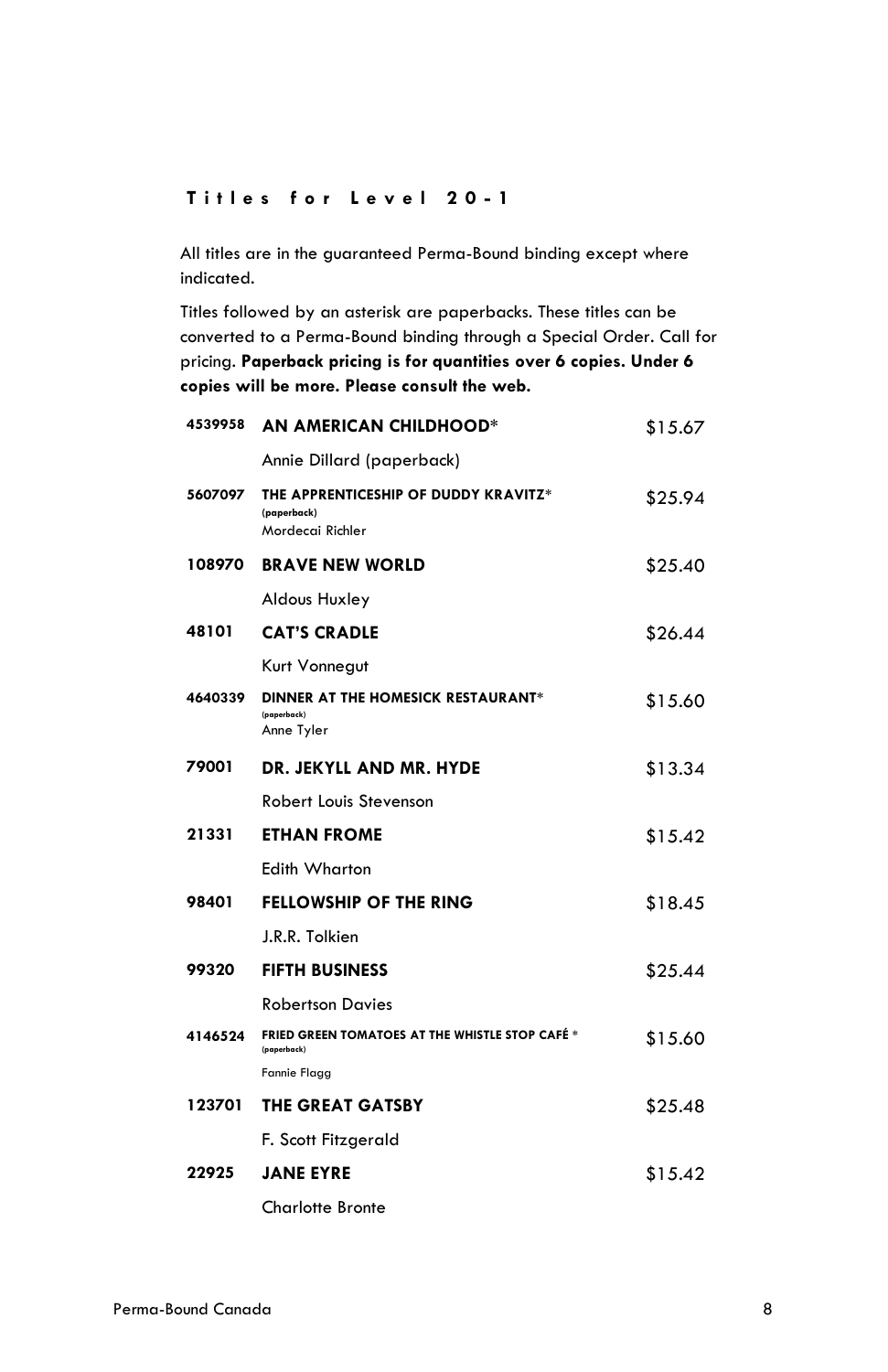## **L e v e l 2 0 - 1**

| 165390            | <b>JOY LUCK CLUB</b>                    | \$26.91 |
|-------------------|-----------------------------------------|---------|
|                   | Amy Tan                                 |         |
| 176482            | LIFE OF PI                              | \$23.83 |
|                   | Yann Martel                             |         |
| 182201            | <b>LORD OF THE FLIES</b>                | \$19.13 |
|                   | William Golding                         |         |
| 5505134           | <b>MOON BY WHALE LIGHT*</b> (Paperback) | \$15.60 |
|                   | Diane Ackerman                          |         |
| 206751            | <b>MY NAME IS ASHER LEV</b>             | \$14.94 |
| <b>Sale Title</b> | Chaim Potok                             |         |
| 218990            | <b>OBASAN</b>                           | \$25.44 |
|                   | Joy Kogawa                              |         |
| 221201            | THE OLD MAN AND THE SEA                 | \$22.26 |
|                   | Ernest Hemingway                        |         |
| 266501            | A SEPARATE PEACE                        | \$24.43 |
|                   | John Knowles                            |         |
|                   | <b>STILL ME</b>                         | Special |
|                   | Christopher Reeve                       | Order   |
| 291910            | A TALE OF TWO CITIES                    | \$15.45 |
|                   | <b>Charles Dickens</b>                  |         |
| 309353            | 2001: A SPACE ODYSSEY                   | \$18.43 |
|                   | Arthur C. Clarke                        |         |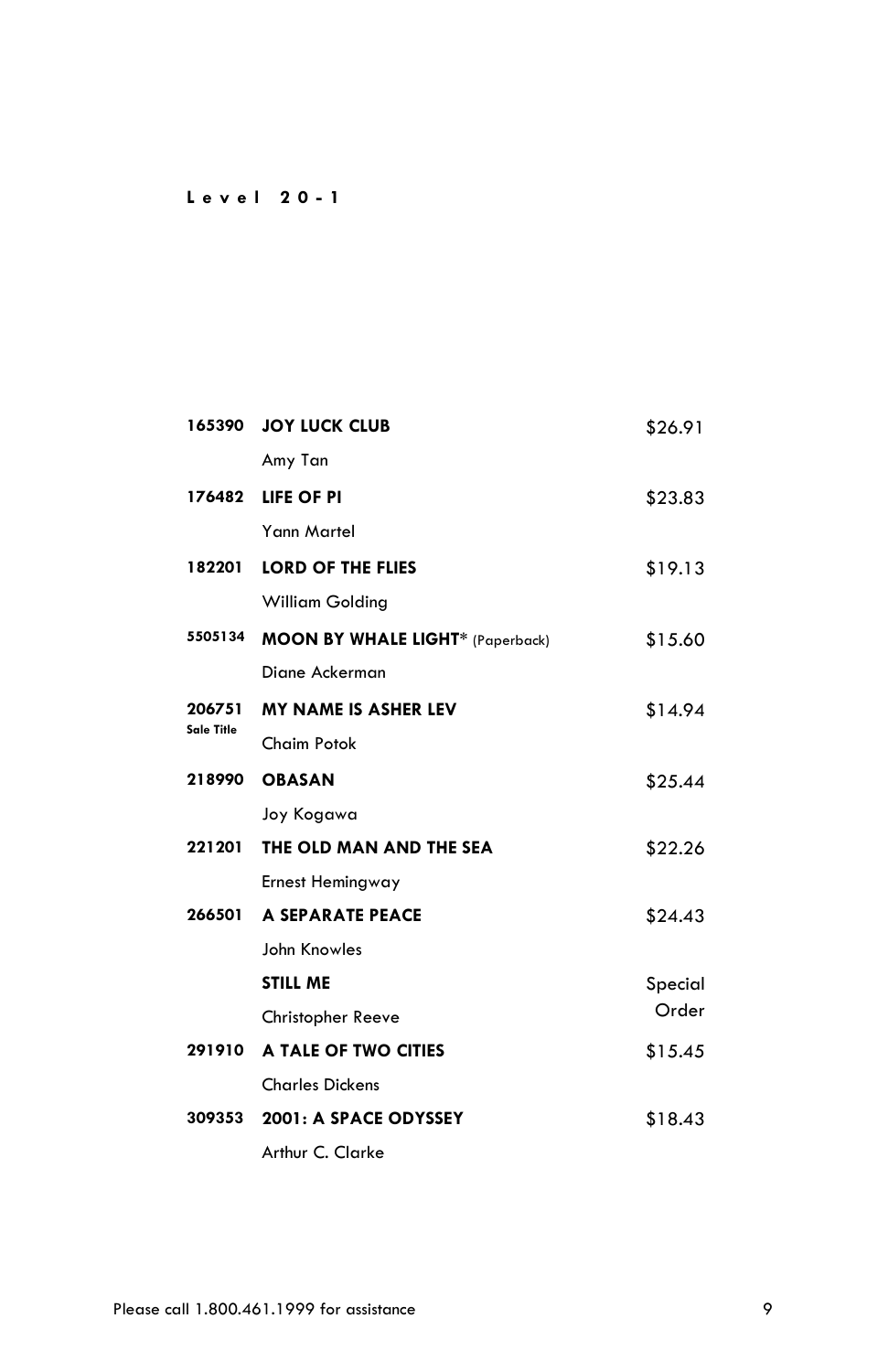#### **L e v e l 2 0 - 1 S p e c i a l O r d e r s**

The following titles are not presently in our collection or they are out-ofprint or out-of-stock indefinitely at the publishers.

Please call and we will try to obtain the title for you in paperback or, if you require 10 or more copies, we can give you a price to place the title in our Perma-Bound binding.

| <b>BAROMETER RISING</b><br>Hugh MacLennan | Special<br>Order |
|-------------------------------------------|------------------|
| A BIRD IN THE HOUSE                       | Special          |
| Margaret Laurence                         | Order            |
| <b>DEATH ON THE ICE</b>                   | Special          |
| Cassie Brown                              | Order            |
| <b>FROZEN IN TIME</b>                     | Special          |
| Owen Beattie and John Geiger              | Order            |
| <b>GHOST WALKER</b>                       | Special          |
| R.D. Lawrence                             | Order            |
| <b>ICEFIELDS</b>                          | Special          |
| <b>Thomas Wharton</b>                     | Order            |
| <b>ISLAND WINGS (EBOOK)</b>               | \$16.89          |
| Cecil Foster                              |                  |
| <b>METAMORPHOSIS</b>                      | Special          |
| David Suzuki                              | Order            |
| <b>NUK TESSLI</b>                         | Special          |
| Chris Czajkowski                          | Order            |
| <b>OLD MAN ON HIS BACK</b>                | Special          |
| Sharon Butala                             | Order            |
| THE QUEEN OF OCTOBER                      | Special          |
| <b>Shelley Fraser Mickle</b>              | Order            |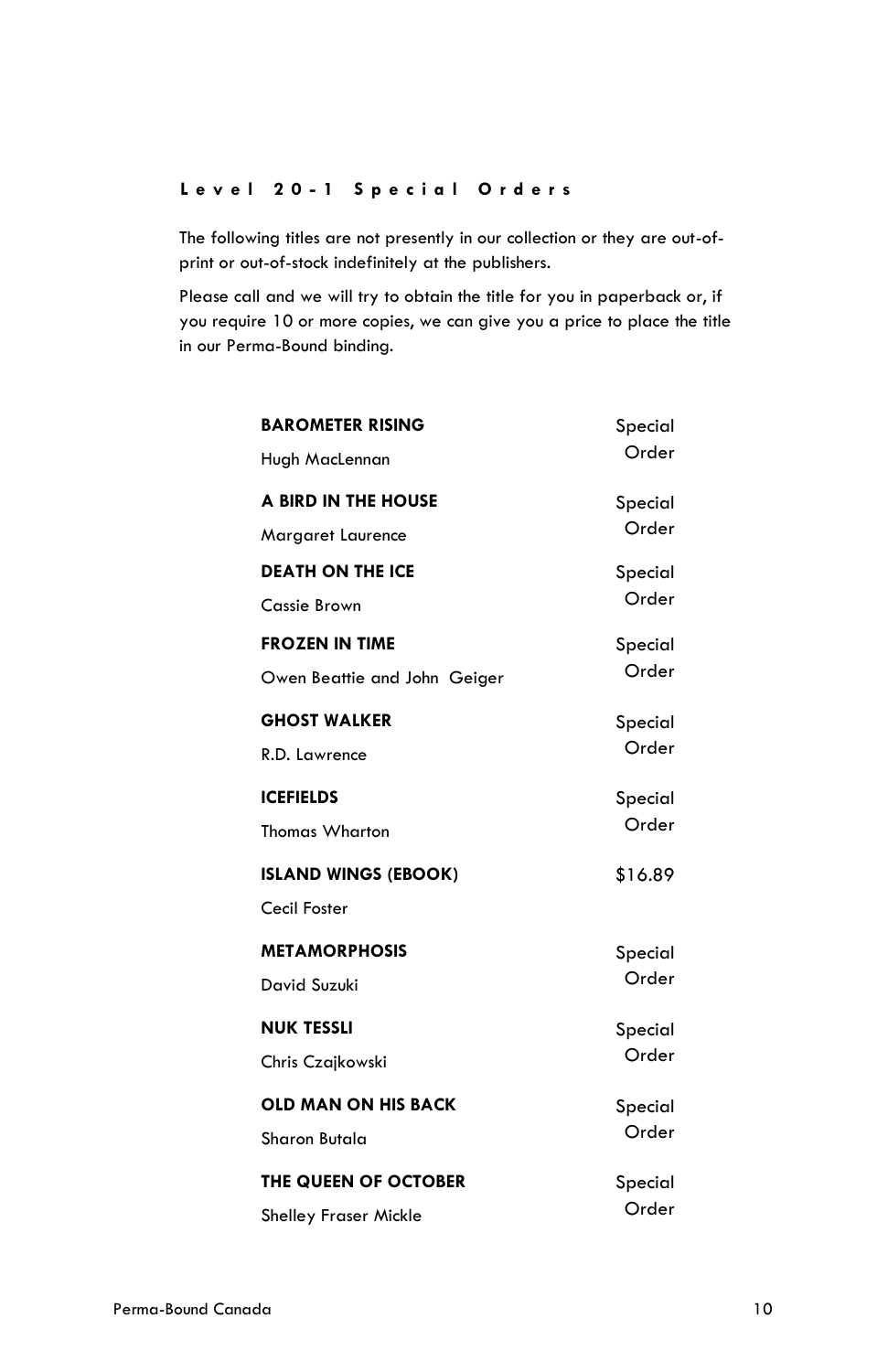# **L e v e l 2 0 - 1 S p e c i a l O r d e r s**

| THE ROAD PAST ALTAMONT<br>Gabrielle Roy | Special<br>Order |
|-----------------------------------------|------------------|
| <b>TAMARIND MEM (DIGITAL AUDIO)</b>     | \$68.90          |
| Anita Ray Badami                        |                  |
| <b>WINE OF ASTONISHMENT</b>             | Special          |
| <b>Farl Lovelace</b>                    | Order            |
| <b>WYRD SISTERS</b>                     | Special          |
| <b>Terry Pratchett</b>                  | Order            |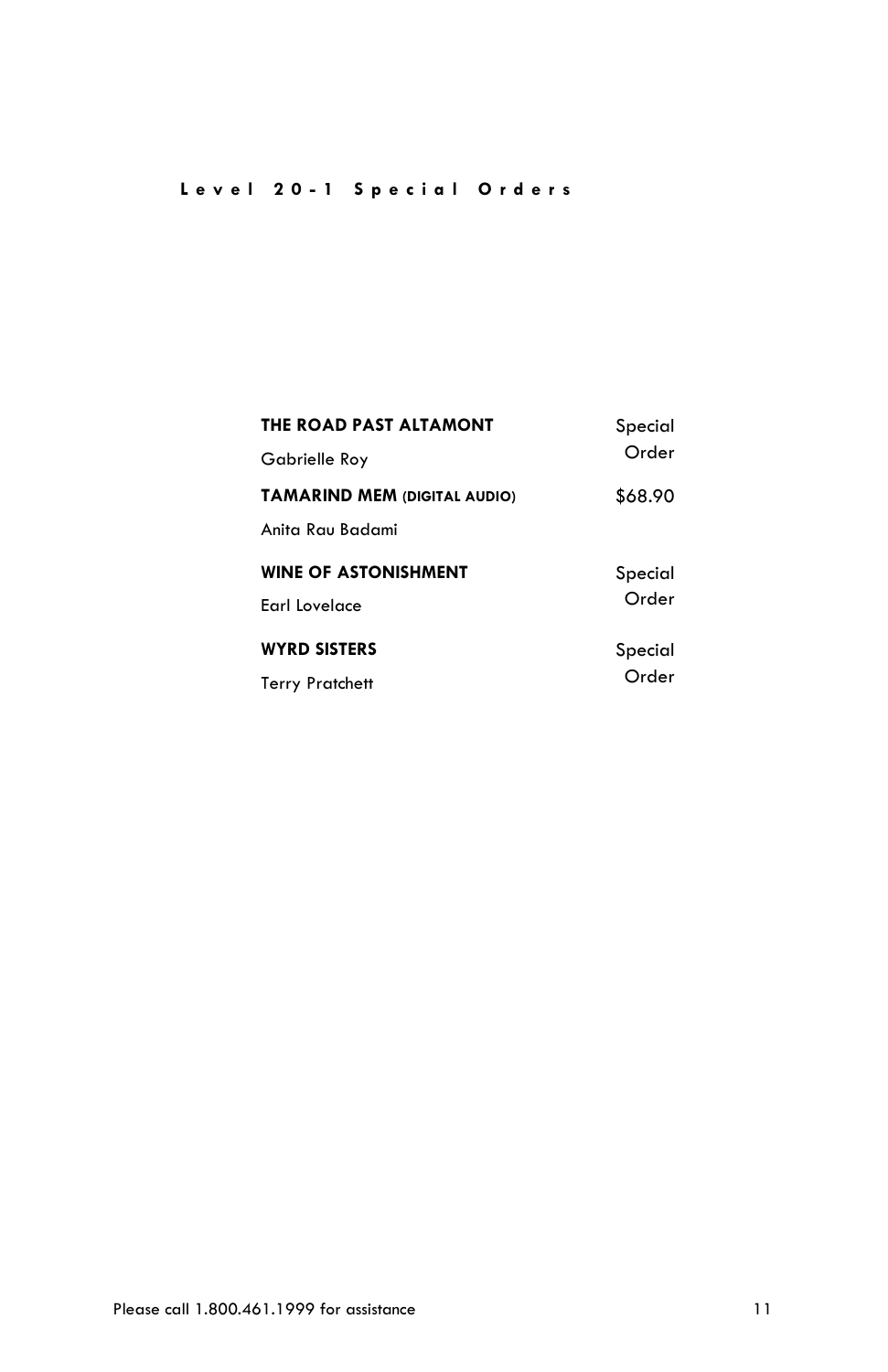# **T i t l e s f o r L e v e l 2 0 - 2**

All titles are in the guaranteed Perma-Bound binding except where indicated.

| 4628601              | <b>CATCH ME IF YOU CAN*</b> (paperback)      | \$15.59 |
|----------------------|----------------------------------------------|---------|
|                      | Frank W. Abagnale                            |         |
| 4637405              | <b>DANCES WITH WOLVES*</b> (paperback)       | \$7.79  |
|                      | Michael Blake                                |         |
| 105801               | <b>FLOWERS FOR ALGERNON</b>                  | \$18.41 |
|                      | Daniel Keyes                                 |         |
| 107030               | <b>FORBIDDEN CITY</b>                        | \$17.45 |
|                      | William Bell                                 |         |
| 116872               | <b>GIFTED HANDS</b>                          | \$17.44 |
|                      | <b>Ben Carson</b>                            |         |
| 137844               | THE HITCHHIKER'S GUIDE TO THE GALAXY         | \$17.45 |
|                      | Douglas Adams                                |         |
| 5535664              | HOLE IN MY LIFE* (paperback)                 | \$11.42 |
|                      | <b>Jack Gantos</b>                           |         |
| 220001               | OF MICE AND MEN                              | \$22.08 |
|                      | John Steinbeck                               |         |
| 232205               | THE PERFECT STORM                            | \$25.36 |
|                      | Sebastian Junger                             |         |
| 258460<br>Sale Title | <b>THE RUNNER</b>                            | \$8.89  |
|                      | Cynthia Voigt                                |         |
| 4701978              | <b>RYAN WHITE: MY OWN STORY* (PAPERBACK)</b> | \$7.79  |
|                      | Ryan White                                   |         |
| 4705983              | <b>SHOELESS JOE*</b> (paperback)             | \$15.58 |
|                      | W.P. Kinsella                                |         |
| 4708917              | <b>SOMETHING FOR JOEY*</b> (paperback)       | \$6.81  |
|                      | Richard E. Peck                              |         |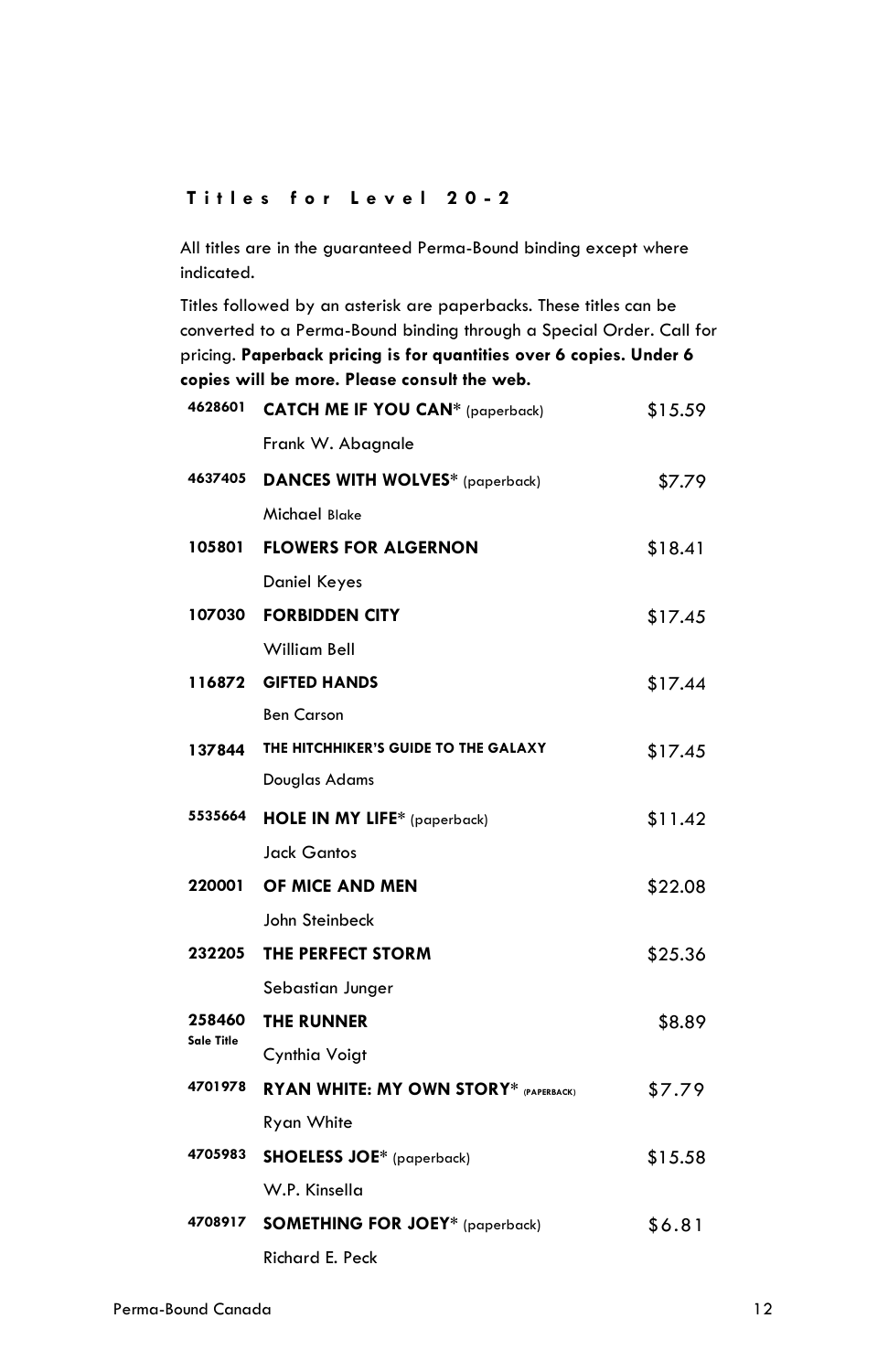#### **L e v e l 2 0 - 2 S p e c i a l O r d e r s**

The following titles are not presently in our collection or they are out-ofprint or out-of-stock indefinitely at the publishers.

Please call and we will try to obtain the title for you in paperback or, if you require 10 or more copies, we can give you a price to place the title in our Perma-Bound binding. **Paperback pricing is for quantities over 6 copies. Under 6 copies will be more. Please consult the web.**

|           | <b>ADRIFT: SEVENTY-SIX DAYS LOST AT SEA*</b><br>Steven Callahan (Paperback) | Special<br>Order |
|-----------|-----------------------------------------------------------------------------|------------------|
|           | <b>BACK ON THE REZ</b><br><b>Brian Maracle</b>                              | Special<br>Order |
| 4130372   | <b>BEFORE WINGS*</b> (paperback)<br><b>Beth Goobie</b>                      | \$14.63          |
|           | THE BUMBLEBEE FLIES AWAY<br><b>Robert Cormier</b>                           | Special<br>Order |
| 4638342   | THE DAY OF THE TRIFFIDS*<br>John Wyndham (Paperback)                        | \$15.60          |
|           | <b>DEAR NOBODY</b><br><b>Berlie Doherty</b>                                 | Special<br>Order |
|           | THE EAGLE HAS LANDED<br>Jack Higgins                                        | Special<br>Order |
| 5707513   | IN THE HEAT OF THE NIGHT<br>John Dudley Ball                                | \$26.08          |
| 600192895 | PLANET OF THE APES (EBOOK)<br>Pierre Boulle                                 | \$71.50          |
|           | A THIEF OF TIME<br><b>Tony Hillerman</b>                                    | Special<br>Order |
| 600203202 | TISHA (EBOOK)<br><b>Robert Specht</b>                                       | \$71.50          |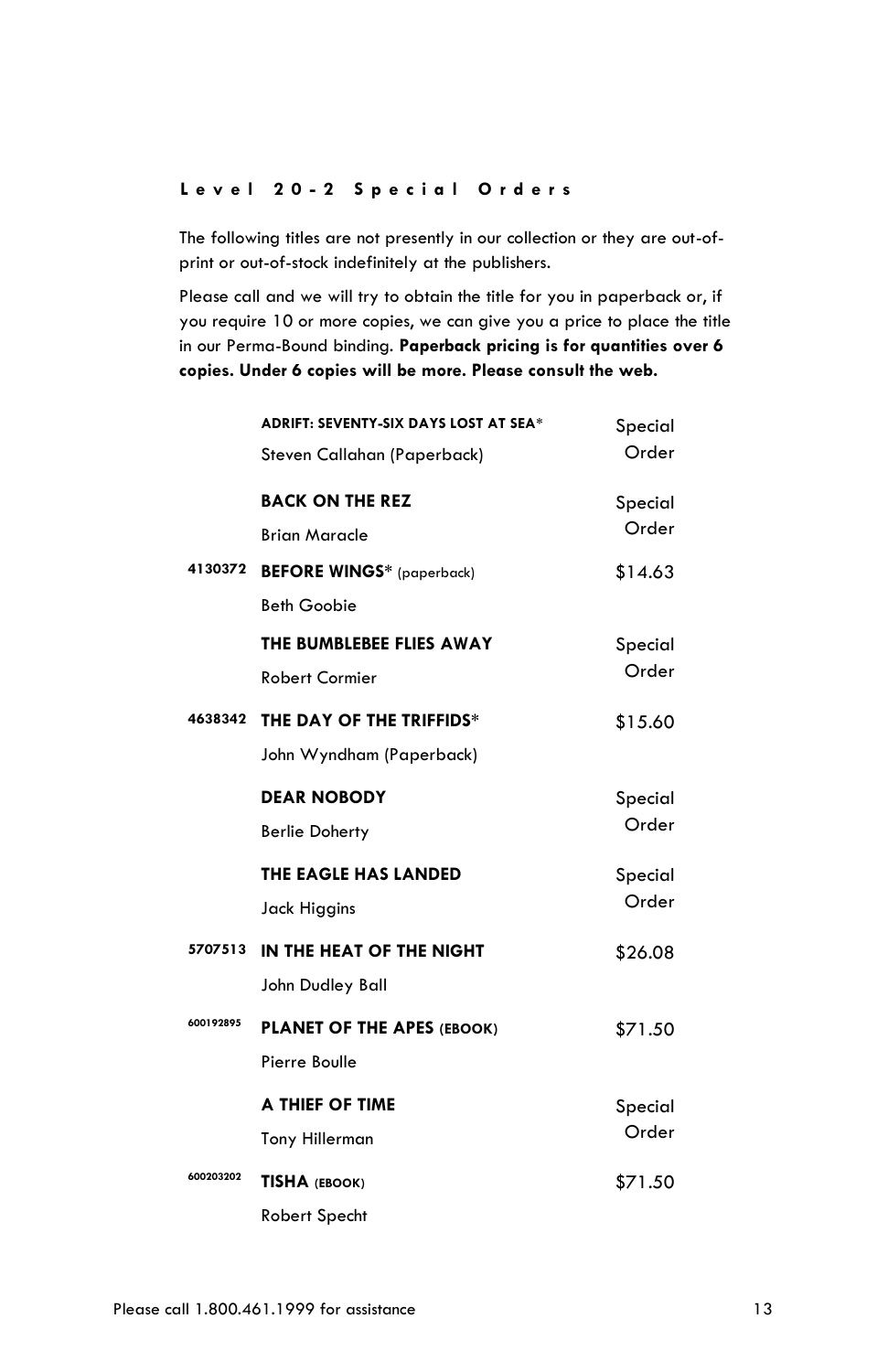# **T i t l e s f o r L e v e l 3 0 - 1**

All titles are in the guaranteed Perma-Bound binding except where indicated.

|                             | 152764 THE BEAN TREES          | \$25.40 |
|-----------------------------|--------------------------------|---------|
|                             | Barbara Kingsolver             |         |
| 64701                       | <b>CRIME AND PUNISHMENT</b>    | \$16.46 |
|                             | <b>Fedor Dostoevsky</b>        |         |
| 3842202                     | EINSTEIN'S DREAMS* (Paperback) | \$14.57 |
|                             | Alan Lightman                  |         |
| 91860                       | A FAREWELL TO ARMS             | \$25.42 |
|                             | Ernest Hemingway               |         |
| 122201                      | <b>GRAPES OF WRATH</b>         | \$27.25 |
|                             | John Steinbeck                 |         |
|                             | 123601 GREAT EXPECTATIONS      | \$14.23 |
|                             | <b>Charles Dickens</b>         |         |
| 157170                      | <b>INTO THIN AIR</b>           | \$26.84 |
|                             | Jon Krakauer                   |         |
| 195601                      | <b>THE METAMORPHOSIS</b>       | \$14.28 |
|                             | Franz Kafka                    |         |
| 11392                       | THE MOSQUITO COAST             | \$15.52 |
| Sale Title                  | <b>Paul Theroux</b>            |         |
| 7814                        | <b>NIGHT</b>                   | \$20.14 |
|                             | Elie Wiesel                    |         |
| 288201                      | THE OUTSIDER (THE STRANGER)    | \$24.62 |
|                             | <b>Albert Camus</b>            |         |
| 235050<br><b>Sale Title</b> | PILGRIM AT TINKER CREEK        | \$15.55 |
|                             | Annie Dillard                  |         |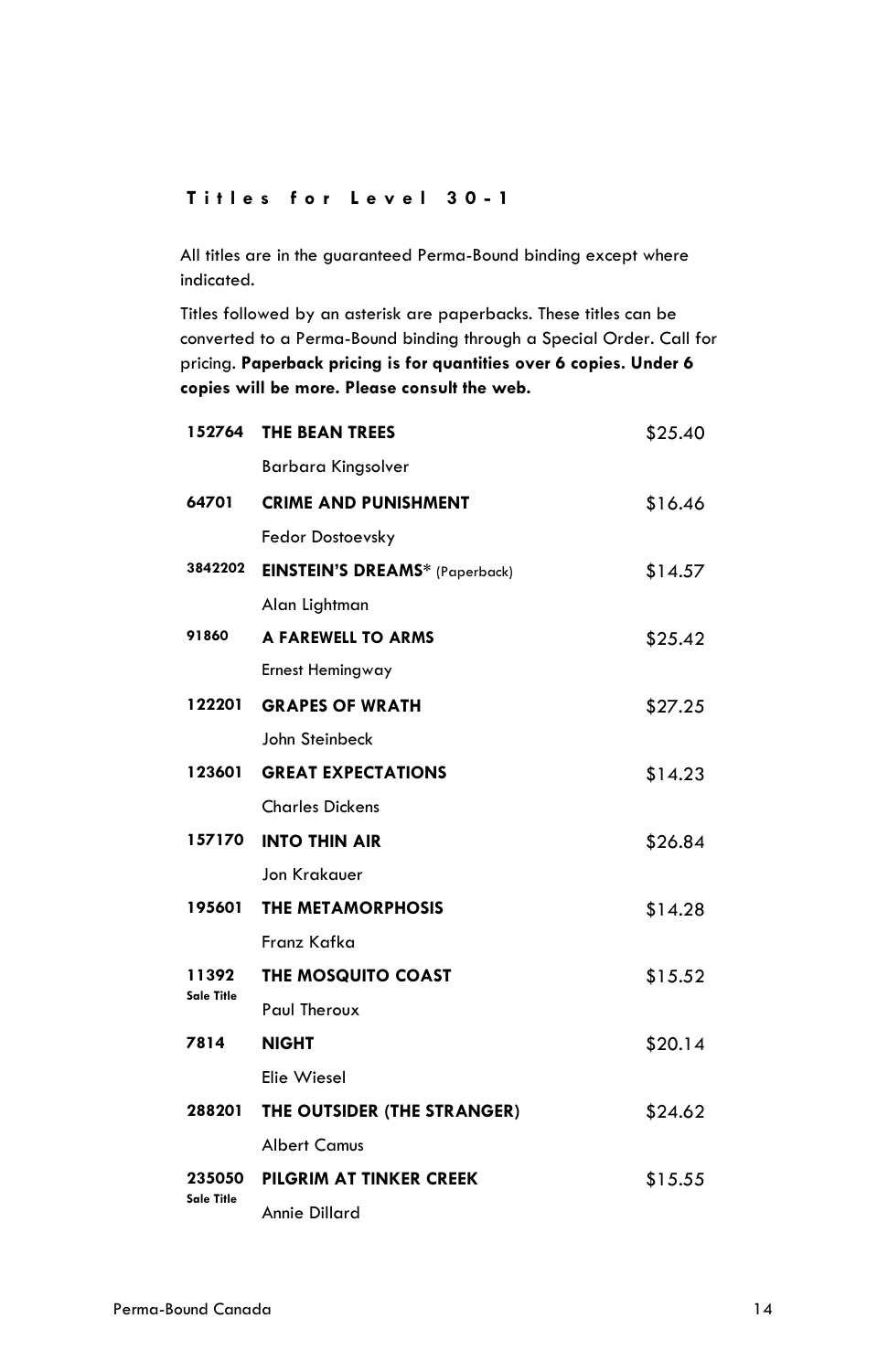## **L e v e l 3 0 - 1**

| 22927   | <b>PRIDE AND PREJUDICE</b>          | \$15.42 |
|---------|-------------------------------------|---------|
|         | Jane Austen                         |         |
| 4702227 | <b>SAINT MAYBE*</b> (paperback)     | \$14.56 |
|         | Anne Tyler                          |         |
| 5795446 | <b>THE STONE ANGEL*</b> (paperback) | \$17.69 |
|         | Margaret Laurence                   |         |
|         |                                     |         |
| 98743   | <b>WUTHERING HEIGHTS</b>            | \$14.43 |
|         | <b>Emily Bronte</b>                 |         |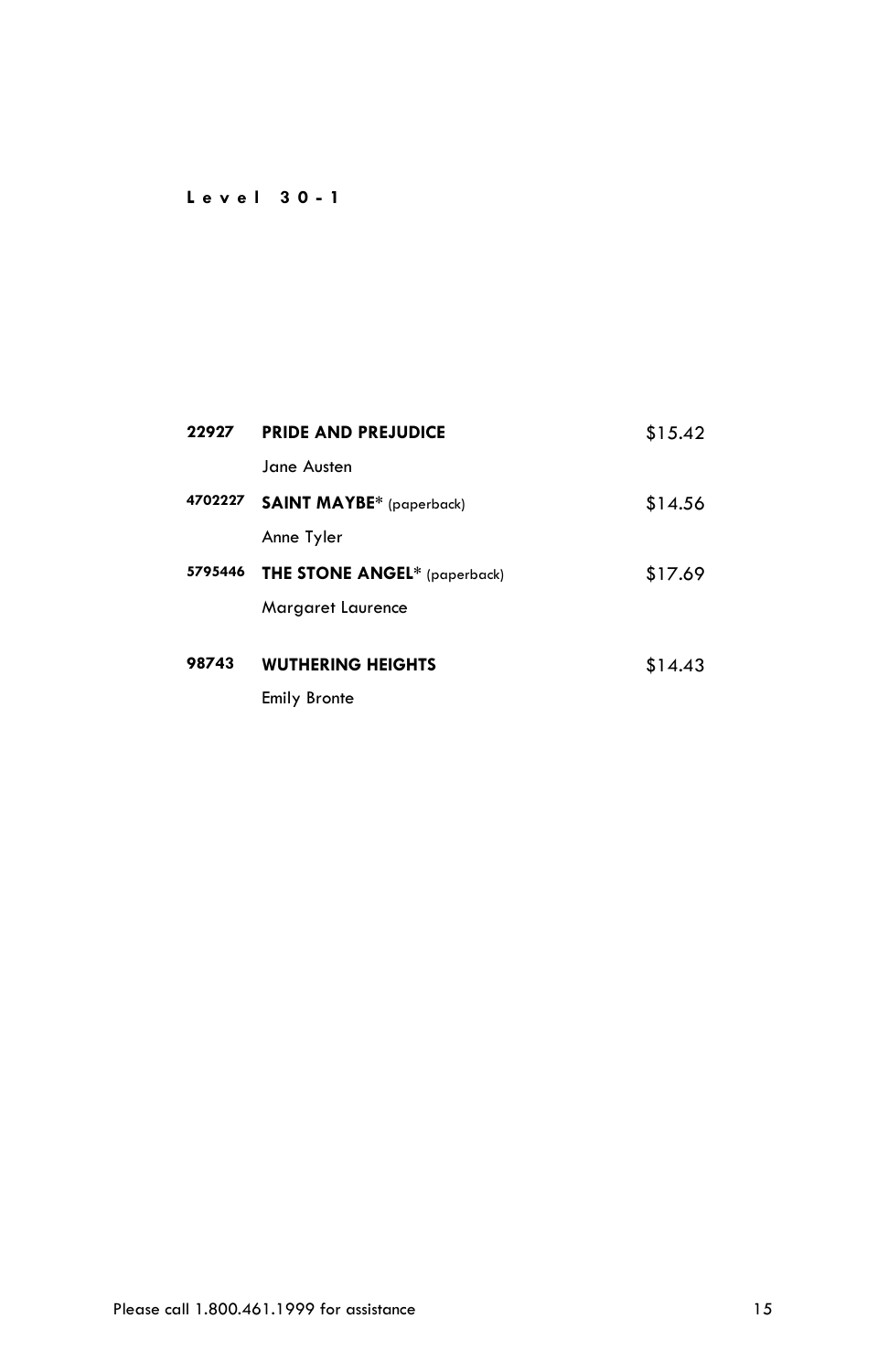#### **L e v e l 3 0 - 1 S p e c i a l O r d e r s**

The following titles are not presently in our collection or they are out-ofprint or out-of-stock indefinitely at the publishers.

Please call and we will try to obtain the title for you in paperback or, if you require 10 or more copies, we can give you a price to place the title in our Perma-Bound binding. **Paperback pricing is for quantities over 6 copies. Under 6 copies will be more. Please consult the web.**

|           | <b>APOLLO 13</b>               | Special |
|-----------|--------------------------------|---------|
|           | Jim Lovell and Jeffry Kluger   | Order   |
| 600191518 | THE ASH GARDEN (EBOOK)         | \$71.50 |
|           | Dennis Bock                    |         |
|           | <b>THE BROKEN CORD</b>         | Special |
|           | <b>Michael Dorris</b>          | Order   |
|           | <b>DAVITA'S HARP</b>           | Special |
|           | <b>Chaim Potok</b>             | Order   |
|           | <b>THE HERO'S WALK</b>         | Special |
|           | Anita Rau Badami               | Order   |
|           | <b>MONSIGNOR QUIXOTE</b>       | Special |
|           | <b>Graham Greene</b>           | Order   |
|           | <b>OSCAR PETERSON</b>          | Special |
|           | Gene Lees                      | Order   |
|           | THE REPUBLIC OF NOTHING        | Special |
|           | Lesley Choyce                  | Order   |
| 600100219 | <b>STEPHEN HAWKING (EBOOK)</b> | \$19.50 |
|           | Kitty Ferguson                 |         |
| 600263707 | <b>STONE CARVERS (EBOOK)</b>   | \$71.50 |
|           | Jane Urguhart                  |         |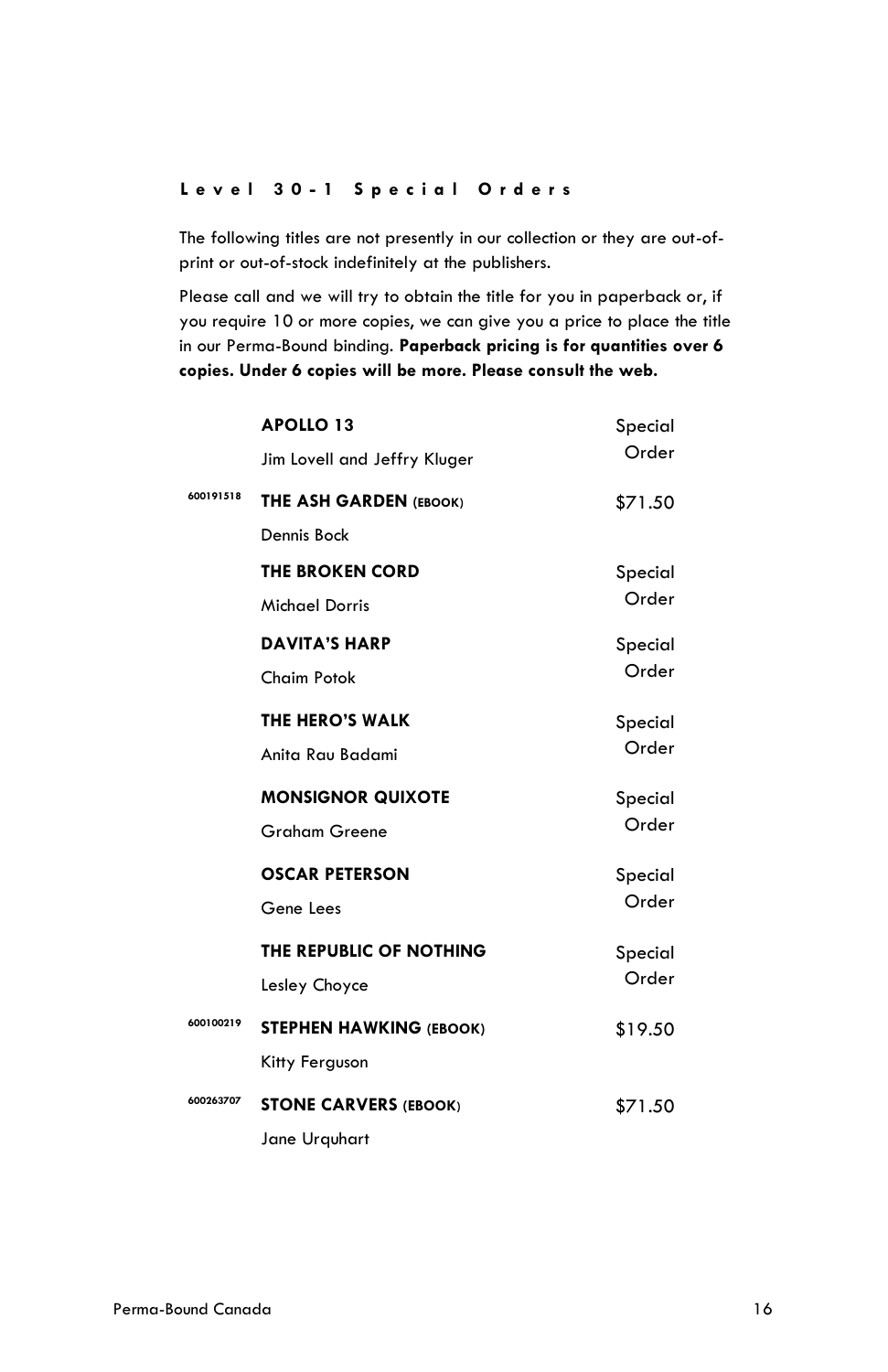# **L e v e l 3 0 - 1 S p e c i a l O r d e r s**

| TO DESTROY YOU IS NO LOSS      | Special |
|--------------------------------|---------|
| Joan D. Criddle                | Order   |
| <b>TOUCH THE EARTH</b>         | Special |
| T. C. McLuhan                  | Order   |
| TRUTH AND BRIGHT WATER         | Special |
| <b>Thomas King</b>             | Order   |
| <b>UNDER THE RIBS OF DEATH</b> | Special |
| John Marlyn                    | Order   |
| <b>THE WARS</b>                | Special |
| <b>Timothy Findley</b>         | Order   |
| <b>WILD GEESE</b>              | Special |
| Martha Ostenso                 | Order   |
| <b>WINDFLOWER</b>              | Special |
| Gabrielle Roy                  | Order   |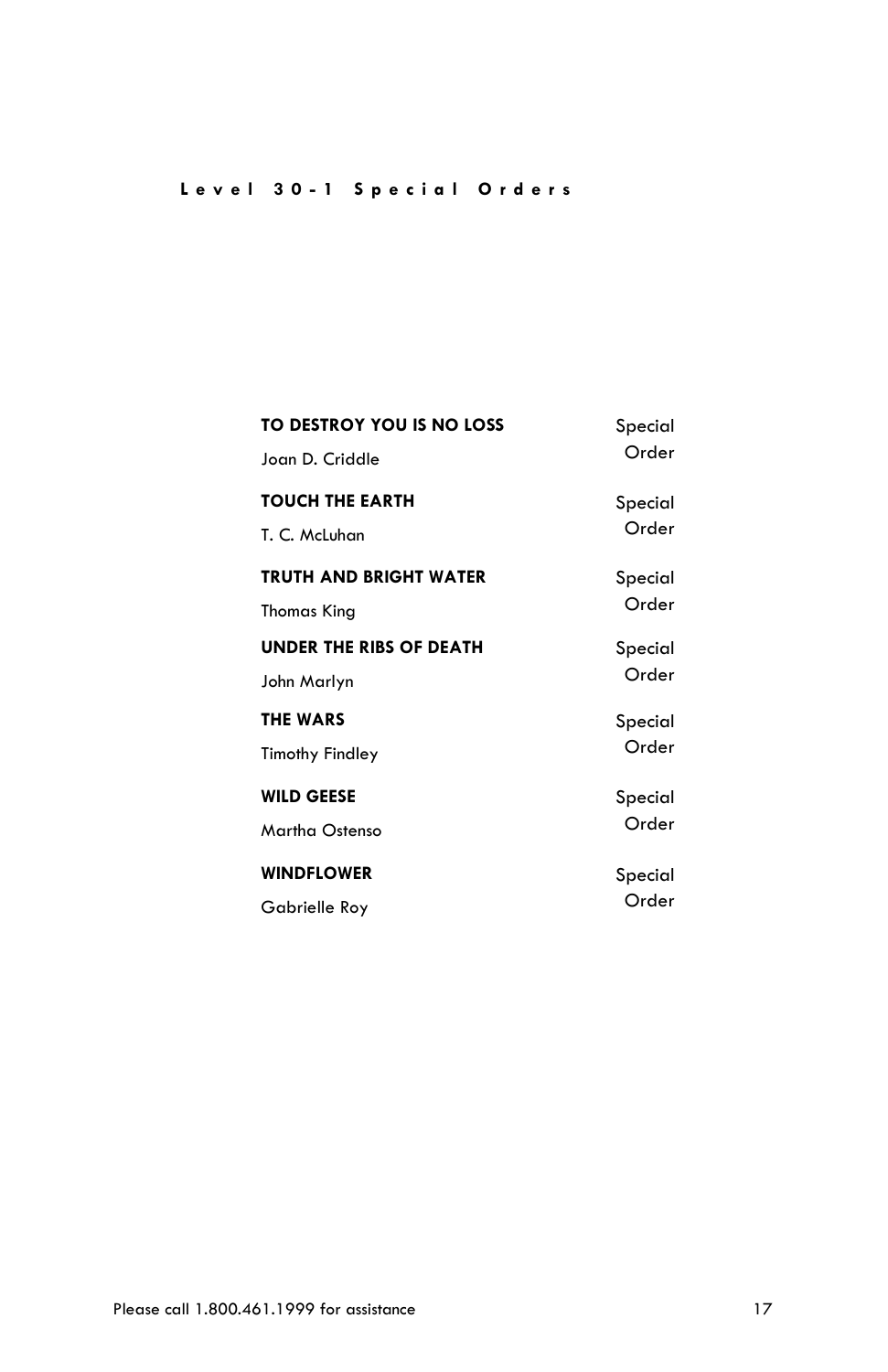#### **T i t l e s f o r L e v e l 3 0 - 2**

All titles are in the guaranteed Perma-Bound binding except where indicated.

| 4532857    | ALICIA: MY STORY* (paperback)                    | \$8.31  |
|------------|--------------------------------------------------|---------|
|            | Alicia Appleman-Jurman                           |         |
| 8001       | ALL QUIET ON THE WESTERN FRONT                   | \$16.09 |
|            | Erich Maria Remarque                             |         |
| 53601      | THE CHOSEN                                       | \$17.28 |
|            | Chaim Potok                                      |         |
| 4636380    | <b>CROW LAKE*</b> (paperback)                    | \$16.58 |
|            | Mary Lawson                                      |         |
| 89581      | <b>ENDURANCE: SHACKLETON'S INCREDIBLE VOYAGE</b> | \$14.91 |
| Sale Title | Alfred Lansing                                   |         |
| 94201      | <b>FAHRENHEIT 451</b>                            | \$26.37 |
|            | Ray Bradbury                                     |         |
| 95306      | <b>FALLEN ANGELS</b>                             | \$19.27 |
|            | <b>Walter Dean Myers</b>                         |         |
| 100660     | <b>FINDING FISH</b>                              | \$14.94 |
| Sale Title | <b>Antwone Quenton Fisher</b>                    |         |
| 157156     | <b>INTO THE WILD</b>                             | \$25.66 |
|            | Jon Krakauer                                     |         |
| 75263      | <b>JURASSIC PARK</b>                             | \$19.43 |
|            | Michael Crichton                                 |         |
| 223101     | ONE DAY IN THE LIFE OF IVAN DENISOVICH           | \$15.46 |
|            | Alexander Solzhenitsyn                           |         |
| 4265280    | <b>THE PIANIST*</b> (Paperback)                  | \$16.64 |
|            | Wladyslaw Szpilman                               |         |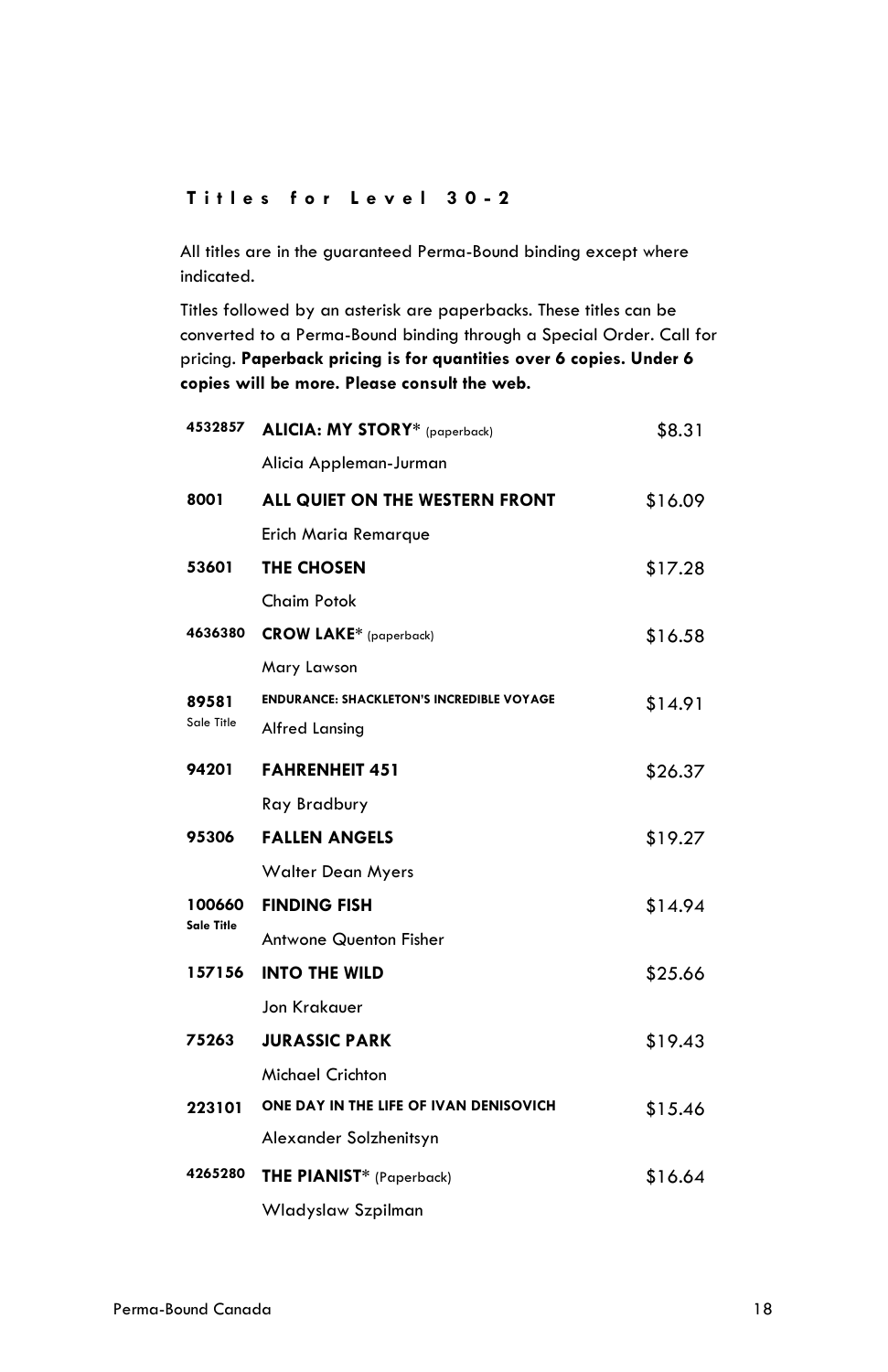## **L e v e l 3 0 - 2**

| 21108   | <b>SIDDHARTHA</b>                     | \$15.45 |
|---------|---------------------------------------|---------|
|         | Hermann Hesse                         |         |
| 4840916 | <b>STARSHIP TROOPERS*</b> (paperback) | \$9.74  |
|         | Robert A. Heinlein                    |         |
| 307315  | <b>TUESDAYS WITH MORRIE</b>           | \$25.56 |
|         | Mitch Albom                           |         |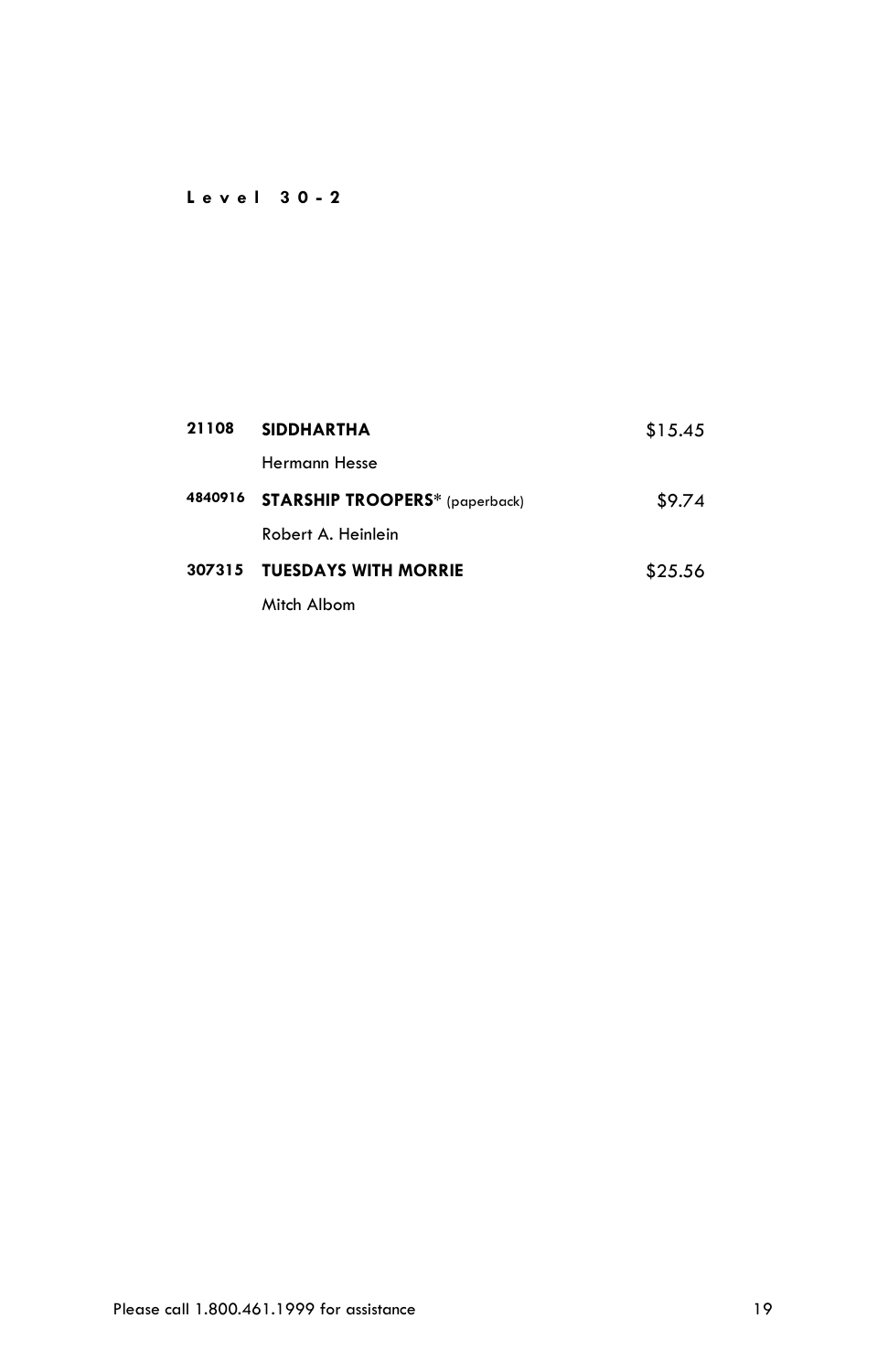#### **L e v e l 3 0 - 2 S p e c i a l O r d e r s**

The following titles are not presently in our collection or they are out-ofprint or out-of-stock indefinitely at the publishers.

Please call and we will try to obtain the title for you in paperback or, if you require 10 or more copies, we can give you a price to place the title in our Perma-Bound binding. **Paperback pricing is for quantities over 6 copies. Under 6 copies will be more. Please consult the web.**

| <b>BUSH PILOT WITH A BRIEFCASE</b><br>Ronald A. Keith | Special<br>Order |
|-------------------------------------------------------|------------------|
| <b>DEATH AND DELIVERANCE</b>                          | Special          |
| <b>Robert Mason Lee</b>                               | Order            |
| <b>DOWNHILL CHANCE</b>                                | Special          |
| Donna Morrissey                                       | Order            |
| <b>FINDING FORRESTER</b>                              | Special          |
| James W. Ellison                                      | Order            |
| <b>KEEPER 'N ME</b>                                   | Special          |
| <b>Richard Wagamese</b>                               | Order            |
| <b>KING RAT</b>                                       | Special          |
| <b>James Clavell</b>                                  | Order            |
| LETTERS FROM WINGFIELD FARMS                          | Special          |
| <b>Dan Needles</b>                                    | Order            |
| <b>MEDICINE RIVER</b>                                 | Special          |
| Thomas King                                           | Order            |
| <b>NO GREAT MISCHIEF</b>                              | Special          |
| Alistair MacLeod                                      | Order            |
| <b>THE SUSPECT</b>                                    | Special          |
| L.R. Wright                                           | Order            |